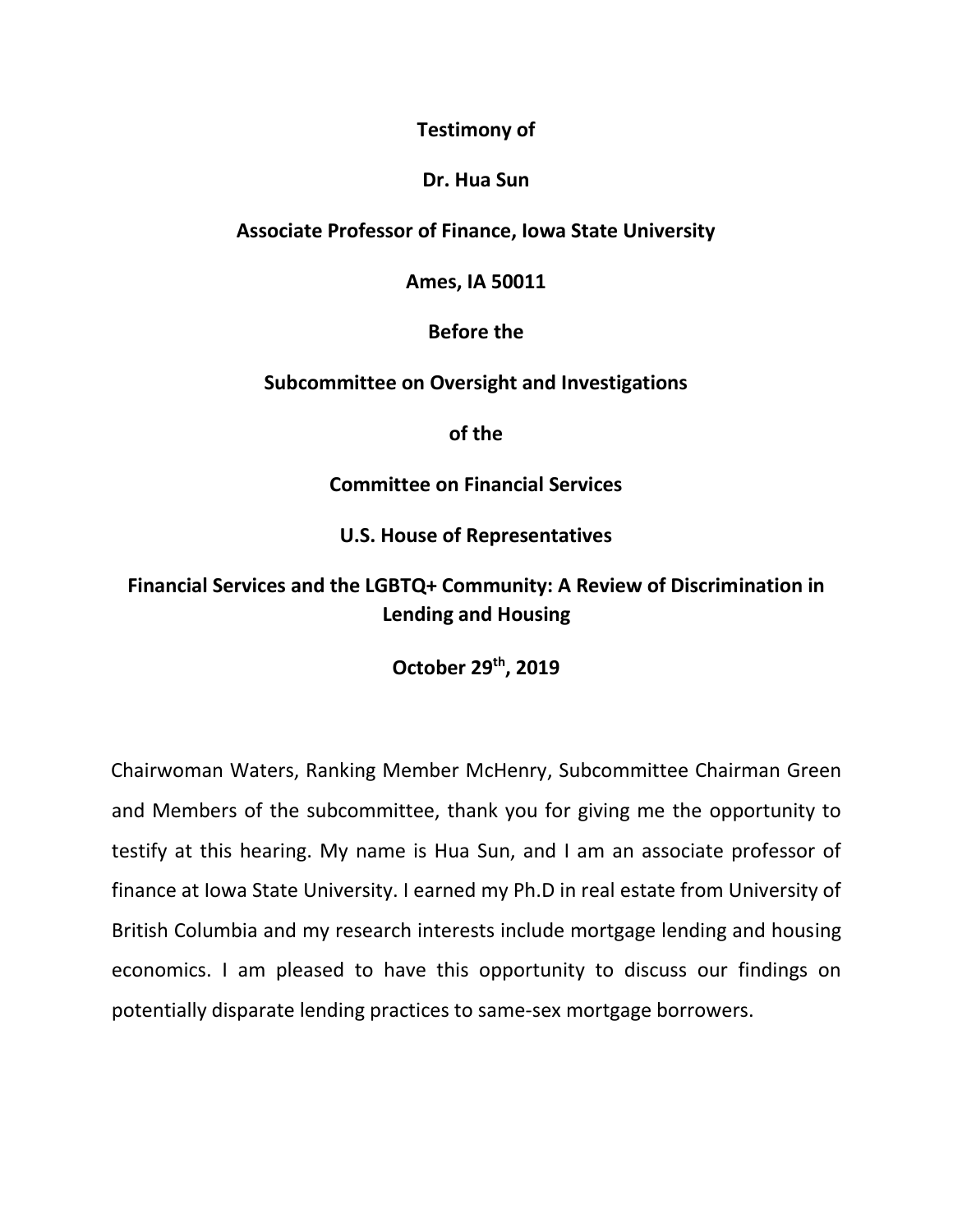In April, 2019, I published a paper jointly with my co-author at the Proceedings of National Academy of Sciences of USA (PNAS) that looks at this issue. We found that compared to hetero-sex borrowers of similar profiles, same-sex borrowers are statistically more likely to be rejected when they apply for a loan. Further, when approved, it was shown that they pay higher interest rates and/or fees on average. Lastly, we were unable to find statistical evidence that same-sex borrowers are more risky to lenders than comparable hetero-sex borrowers.

The primary data used in our loan underwriting analysis is a 20% random sample from the publicly available Home Mortgage Disclosure Act (HMDA) data between 1990 and 2015. It gives us over 30 million observations on residential loan application records that involve both a borrower and a co-borrower. The study used the mandatorily disclosed sex information to distinguish same-sex borrowers and hetero-sex borrowers. We then merged the HMDA data with the publicly available Fannie Mae single-family loan performance data on over 400,000 approved loans originated since 2004. The merged data afforded us the opportunity to examine the financing cost and succeeding loan performance. Our findings show that, compared to hetero-sex borrowers with similar characteristics, same-sex borrowers experience about a 3% to 8% lower approval rate. Further, among the loans that are approved, each year lenders charge a higher interest and/or fees to same-sex borrowers in a range between two to twenty basis points. Our inferred dollar value on the higher cost burdened by same-sex borrowers nationwide is equivalent to an annual total in a range of \$8.6 to \$86 million. Yet, we were unable to find evidence that same-sex borrowers are more risky. Indeed, our data shows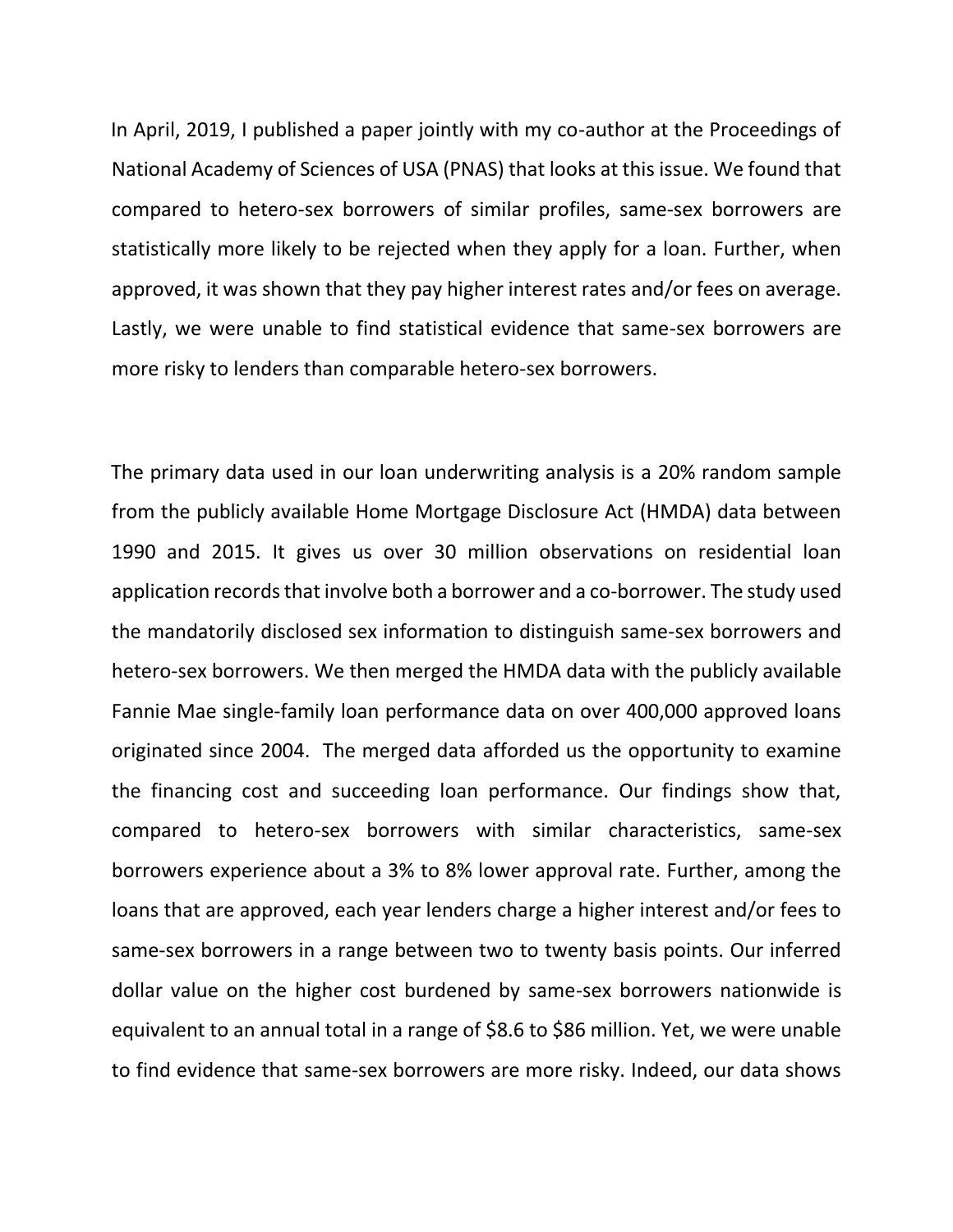that same-sex borrowers appear to be slightly less risky on average as they exhibit similar default risk but lower prepayment risk than comparable hetero-sex borrowers.

As sexual orientation is not disclosed in the data, we calculated the correlation between our inferred same-sex population density and a 2015 Gallup LGBT population survey at the state level. We found that, depending on the measure used, the correlation is between 0.61 and 0.85. As a result, it is our hope that this research into the lending experiences of same-sex borrowers will shed a light on the adverse lending practices applied to LGBT borrowers. As another robustness check, and in order to rule out the possibility that a borrower and a co-borrower are relatives, we only looked at same-sex borrowers that are of a different race. In this instance, we continued to find a significantly lower approval rate on this restricted sample.

One limitation on HMDA data is its lack of borrower's information such as credit history. In an effort to minimize this, we cross-validated our finding of lower approval rate by using the data on a sample of borrowers in the Boston MSA in 1990. This data was collected by the Federal Reserve Bank of Boston. Previously this Boston-fed data has been used by many academic researchers to study minority lending discrimination. The strength of this data is that it has detailed information such as a borrower's credit history, work experience, and educational background. The Boston data revealed that, after controlling for the essential